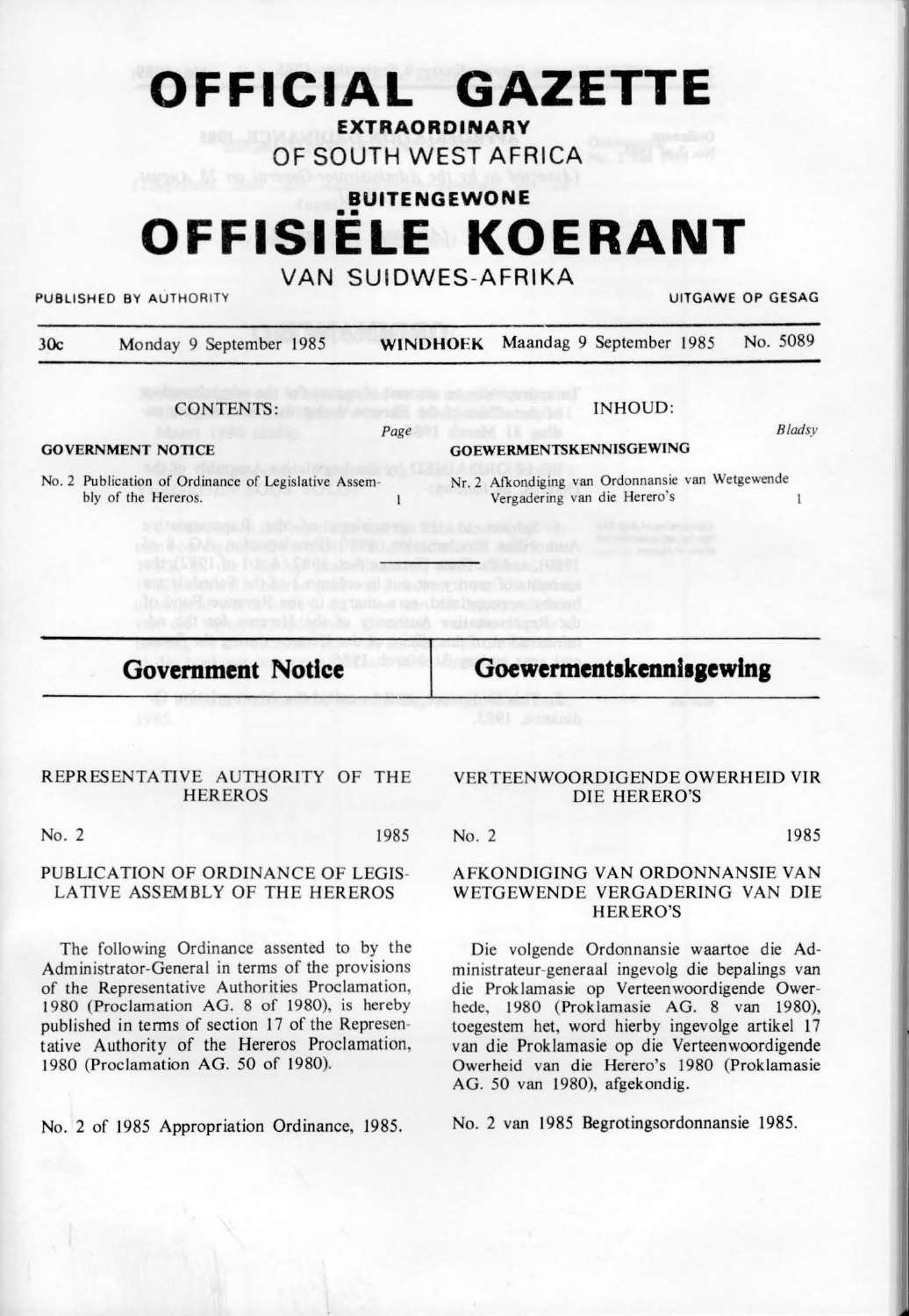**Ordinance**  No. 2 of 1985

#### **APPROPRIATION ORDINANCE., 1985**

*(Assented to by the Administrator-General on 28 August 1985)* 

*(Afrikaans text signed)* 

## **ORDINANCE**

**To appropriate an amount of money for the admlnlstradon of the affairs of the Hereros during the financial year ending 31 March 1986. DITOW TWENNEY OD** 

BE IT ORDAINED by the Legislative Assembly of the Hereros, as follows:-

Appropriation of R21 772 000 for administration of affairs of **Hereros**,

1. Subject to the provisions of the Representative Authorities Proclamation, 1980 (Proclamation AG. 8 of 1980), and the State Finance Act, 1982 (Act I of 1982), the amounts of money set out in column 1 of the Schedule are hereby appropriated, as a charge to the Revenue Fund of the Representative Authority of the Hereros for the administration of the affairs of the Hereros during the financial year ending 31 March 1986.

Short title

2. This Ordinance shall be called the Appropriation Ordinance, 1985.

die Proklammse op Verteenvoordseende Ower-

of the Representative Authorities Proclamation,